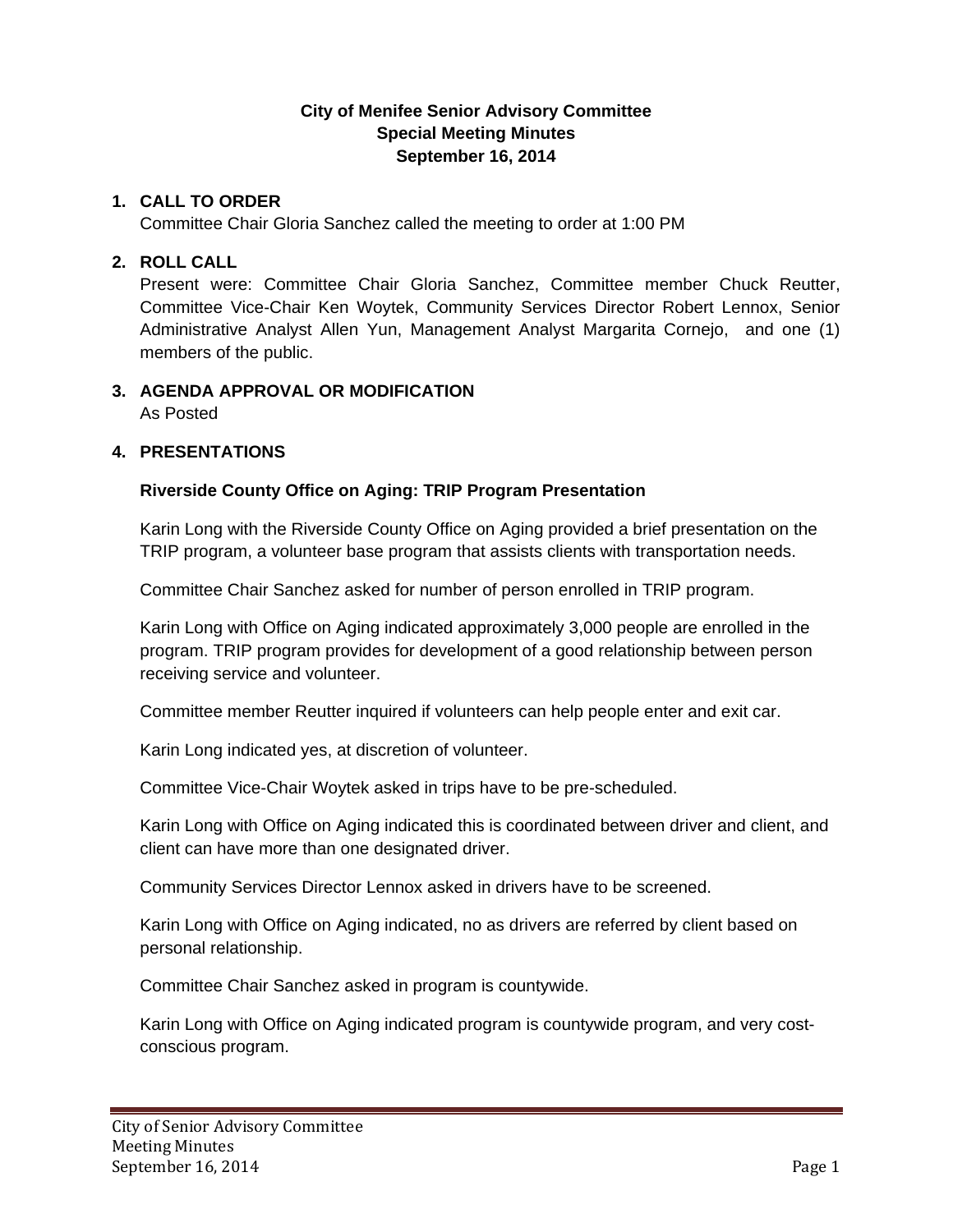Committee member Reutter asked about how information on program is distributed to community.

Karin Long with Office of Aging indicated principally through word-of-mouth, referrals from care givers, and other program participants.

Committee member Reutter asked if County has any information that can be included into Menifee Matters etc.

Karin Long with Office on Aging indicated County can provide information.

Committee Chair Sanchez indicated TRIP program is something which would benefit many Menifee residents and program has been around for a long time.

# **5. PUBLIC COMMENTS (non-agenda items only)**

None.

# **6. DISCUSSION ITEMS**

# **6.1. Riverside Transit Agency (RTA) Proposed 10-Year Transit Plan**

 Review Riverside Transit Agency (RTA) Proposed 10-Year Transit Plan and provide input/recommendations on proposed plan.

Community Services Director Lennox provided a brief summary of RTA Proposed 10- Year Transit Plan that affect Menifee community.

Committee Chair Sanchez inquired about access from Sun City to Countryside Marketplace.

Community Services Director Lennox indicated there currently is no direct route to Countryside Marketplace/Town Center. However, in discussions with RTA can indicate to keep this in mind for future routes.

Committee Chair Sanchez indicated its also important to make sure area around McCall Boulevard and Heritage Lake are covered and available. Also wanted to know if there are current stops along Highway 74.

Committee member Reutter stated he gets complaints from students going to MSJC that they have to take two different buses, and the transfer coordination is not very good.

Committee Vice Chair Woytek stated City needs a trolley to feed and maintain the arterial stops and really help address needs.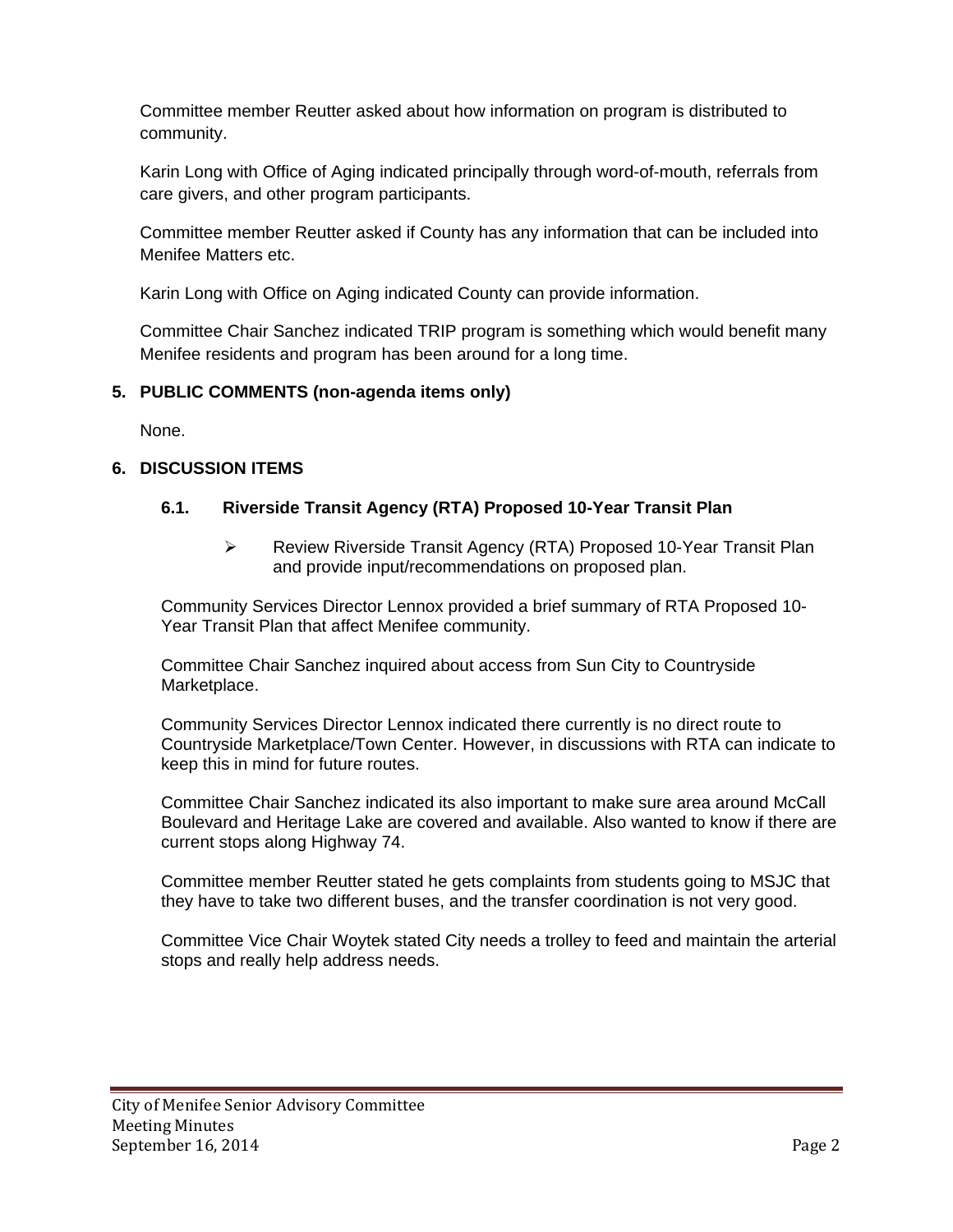Committee Chair Sanchez stated perhaps City could explore trolleys, but would also need to evaluate costs.

Committee Vice Chair Woytek stated it may make sense to add these services if main route exists.

Committee Chair Sanchez stated it is also important to increase ridership.

Committee Vice Chair Woytek indicated it may be useful to research Temecula trolley program.

Committee Chair Sanchez agreed this may be useful information.

Committee Chair Sanchez indicated she would like to see all shelters have shelter coverings.

Committee Vice Chair Woytek stated he feels comprehensively the RTA plan is good for regional public transportation.

# **6.2. Transportation/Accessibility Workshop**

- $\triangleright$  Golf Cart Accessibility
- $\triangleright$  Public Transportation in Riverside County

Community Services Director Lennox provided a brief staff report on golf cart access and public transportation.

Committee Chair Sanchez stated will see with time and opportunity to allow golf cart access to some additional streets.

Community Services Director Lennox stated a speed survey is being completed and arterials will still probably be too fast to allow for golf cart access. However, golf cart access may be combined with trails development as part of longer term planning.

Committee member Reutter stated that if Sun City Shopping Center was improved, request of many of the senior residents seeking golf cart accessibility would lessen.

Committee Chair Sanchez stated importance of reviewing all options.

Committee Vice Chair Woytek stated he has heard several complaints about Dial-A-Ride.

Committee Chair Sanchez stated a resource page for seniors would be very useful to help seniors with getting information.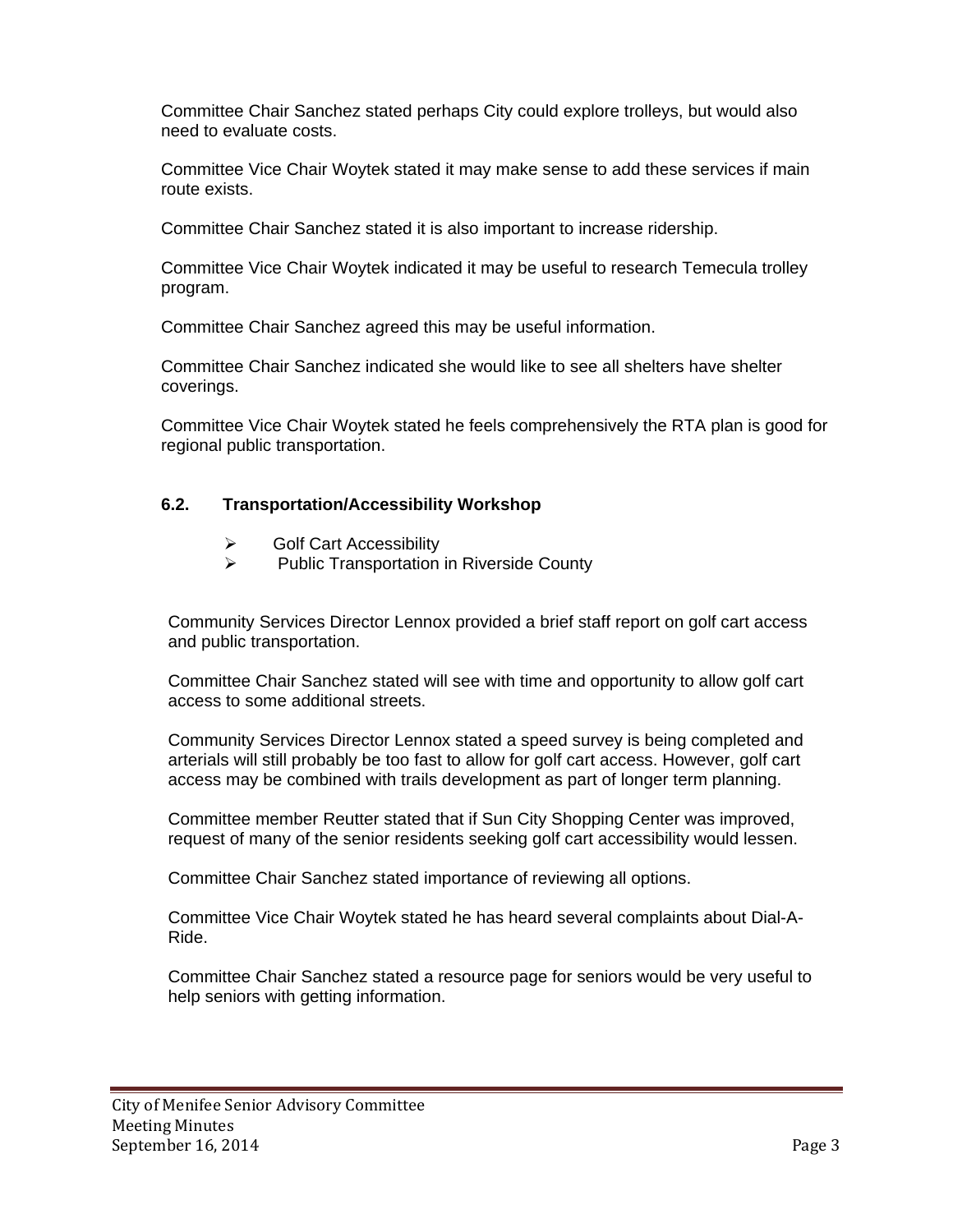Community Services Director Lennox indicated RequestTracker tool on City webpage could be used for feedback.

Committee member Reutter asked about using telephone for outreach for seniors who do not use internet.

Committee Chair Sanchez stated forms could be made available at senior center.

Committee Vice Chair Woytek indicated community message boards may also be useful.

Community Services Director Lennox stated City could also do a feature on just transportation options within Menifee Matters.

Committee Member Reutter stated that perhaps City could also include 1-2 pages within Menifee Matters for non-profits.

Community Services Director Lennox indicated staff can return to Committee with trails map.

#### **7. COMMUNITY SERVICES DIRECTOR COMMENTS**

Community Services Director Lennox updated Committee regarding the HVAC replacement to be completed at the senior center on 9/17/2014.

Management Analyst Margarita Cornejo provided an updated on Environmental Review process for CDBG improvements to senior center.

#### **8. COMMITTEE MEMBER COMMENTS**

Committee Chair Sanchez requested further research on caregiver ordinance and indicated this is a big issue within community.

Community Services Director Lennox indicated staff will further research.

Committee member Reutter stated seniors are using the "caregiver" designation to bring in young relatives to move in.

Tom, Sun City resident, stated there is a lot of senior abuse occurring because of this situation.

Committee Chair Sanchez stated that an ordinance will at least provide seniors with something to help them when facing things such as elder abuse.